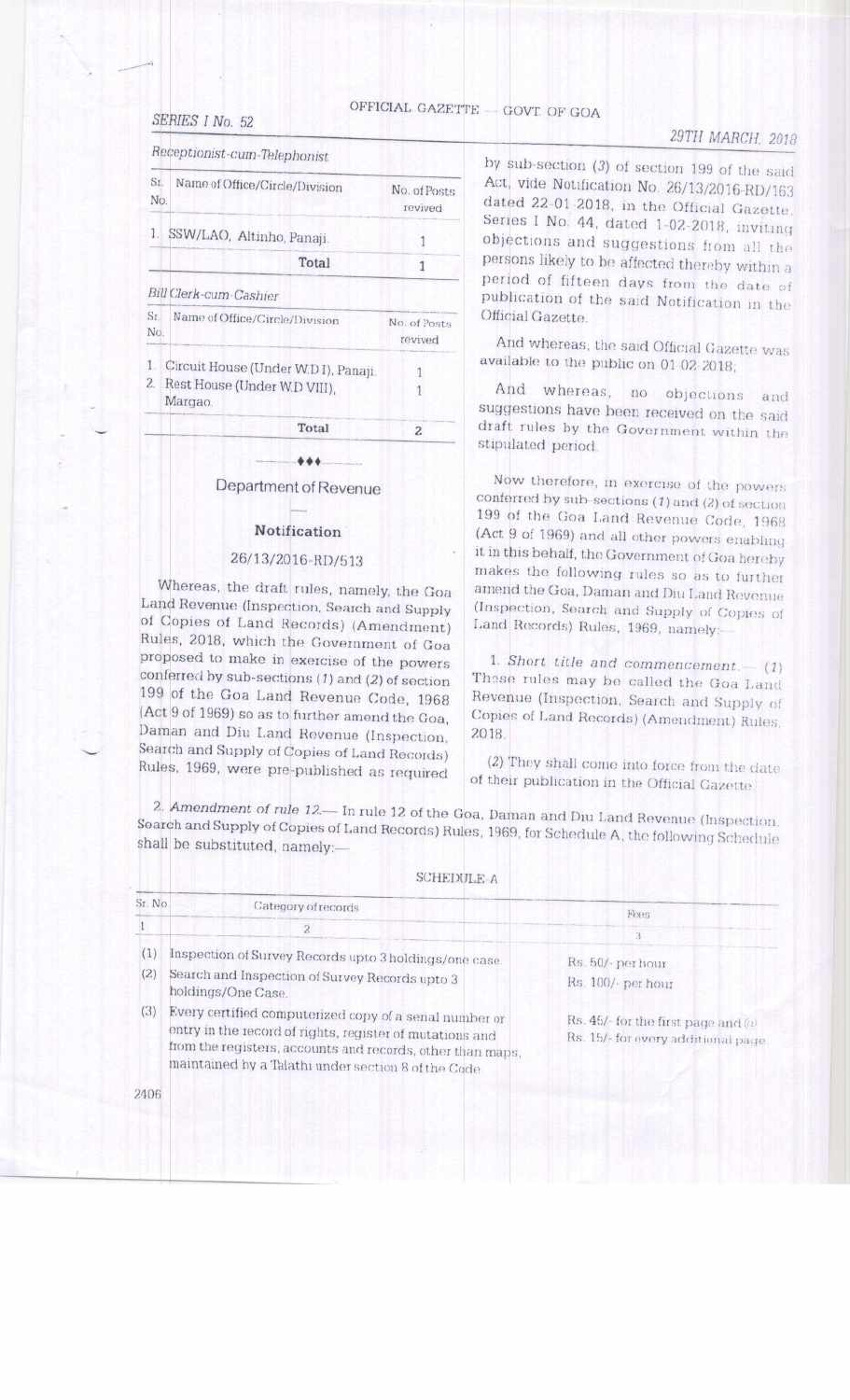### OFFICIAL GAZETTE  $-$  GOVT OF GOA

#### SERIES I No. 52

| 1   | $\overline{\mathbf{2}}$                                                                                                                                                                                                                                                                                                                          |                                                     |
|-----|--------------------------------------------------------------------------------------------------------------------------------------------------------------------------------------------------------------------------------------------------------------------------------------------------------------------------------------------------|-----------------------------------------------------|
| (4) | Every digitally signed copy of a serial number                                                                                                                                                                                                                                                                                                   | 3<br>Rs. 40/-                                       |
|     | or entry in the records of rights, register of<br>mutations or records, other than maps,<br>maintained by Mamlatdar.                                                                                                                                                                                                                             |                                                     |
| (5) | Every certified copy of an entry in the register<br>of property maintained by the City Survey<br>Officer (Form D).                                                                                                                                                                                                                               | Rs. 60/-                                            |
| (6) | Every certified copy of the tabular annewari<br>statement of a village with the annewan<br>decision worked out therein.                                                                                                                                                                                                                          | Rs. 30/                                             |
| (7) | Every certified copy of the decision of the<br>Collector or Mamlatdar not embodied in the<br>statement of annewari.                                                                                                                                                                                                                              | Rs. 20/-                                            |
| (8) | Every certified copy of a map of a survey<br>number or of a sub-division of a survey number<br>or of any (uncoloured) map of any immovable<br>property prepared under clause (a) of section<br>101 of the Code.                                                                                                                                  | Rs. 150/- per survey number/sub-<br>division number |
| (9) | Every certified copy of a map of a survey number<br>or of a sub-division of a survey number or of an<br>ordinary (uncoloured) map or plan of any immovable<br>property prepared under section 56 of the Code.                                                                                                                                    | Rs. 150/ per survey number/sub-<br>division number  |
|     | (10) Every certified computerized copy of a map of a<br>survey number or of a sub-division of a survey<br>number or of map or plan of any immovable<br>property prepared under section 56 of the Code.                                                                                                                                           | Rs 180/ per survey number/sub-<br>-divsion number   |
|     | (11) Every certified copy of computerized map of a<br>survey number or of a sub-division of a survey<br>number or of map or plan of any immovable<br>property prepared under section 56 of the Code<br>with details of Form I appended to the Goa,<br>Daman and Diu Land Revenue (Records of<br>Rights and Register of Cultivators) Rules, 1969. | Rs. 180/ per survey number/sub-<br>division number  |
|     | (12) Every certified copy of a map or plan of a non-<br>agricultural survey number or a sub-division of<br>such a survey number or of an extract of city<br>survey prepared under section 65 of the Code                                                                                                                                         | Rs. 150/- per survey number/sub-<br>division number |
|     | (13) Every certified computerized copy of a map or<br>plan of a non-agricultural survey number or a<br>sub-division of such a survey number.                                                                                                                                                                                                     | Rs. 180/ per survey number/sub-<br>division number  |
|     | (14) Every certified copy of a map or plan or certified<br>computerized copy of a map or a plan or of any<br>portion of a map or plan, not falling under items $(B)$ ,<br>$(9), (10), (11), (12)$ and $(13)$ .                                                                                                                                   | Rs. 80/- per survey number/sub-<br>division number  |
|     |                                                                                                                                                                                                                                                                                                                                                  | 2407                                                |
|     |                                                                                                                                                                                                                                                                                                                                                  |                                                     |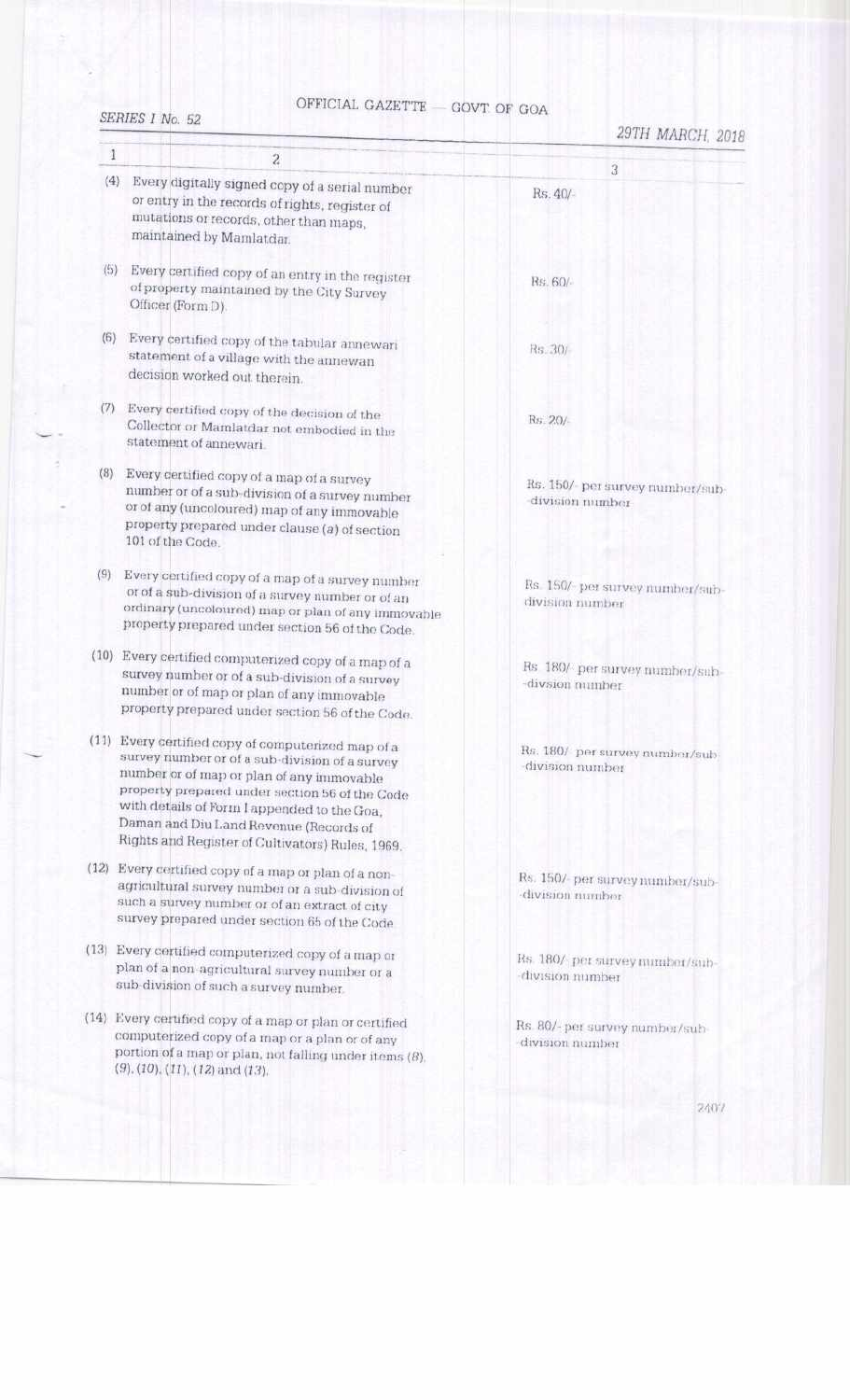#### SERIES I No. 52

# OFFICIAL GAZETTE  $-$  GOVT. OF GOA

| 1                                                                                                                                                                                                                                  | 29TH MARCH, 2018                                                                                                                                |
|------------------------------------------------------------------------------------------------------------------------------------------------------------------------------------------------------------------------------------|-------------------------------------------------------------------------------------------------------------------------------------------------|
| $\mathbf{z}$                                                                                                                                                                                                                       | 3                                                                                                                                               |
| (15) Every certified computerized copy of full size<br>copy of P.T. Sheet.                                                                                                                                                         | Rs. 180/ for a survey number/sub-<br>division number and Rs. 80/ for<br>remeaning each survey number/<br>/sub-division number.                  |
| (16) Every certified copy of following map or plan<br>or certified computerized copy of a map or a<br>plan or of any portion of map or plan (coloured<br>copies with all details).                                                 |                                                                                                                                                 |
| (a) detail Village map (as per the available<br>scale)                                                                                                                                                                             | Rs. 450/ for a copy up to 10 PT.<br>Sheets and Rs 100/ for each<br>additional PT Sheet with all details                                         |
| (b) Taluka map with village Boundary details<br>(as per the available scale)                                                                                                                                                       | Rs. 1000/                                                                                                                                       |
| (c) District map with Taluka Boundary (as per<br>the available scale)                                                                                                                                                              | Rs. 2000/-                                                                                                                                      |
| (d) Map of State of Goa (as per the available<br>scale)                                                                                                                                                                            | Rs. 2500/                                                                                                                                       |
| (17) For every certified copy of records specified in<br>(a) and (b) below:-                                                                                                                                                       |                                                                                                                                                 |
| $(A_4)$<br>(a) For every sheet of paper 30 x 21 cms. in<br>dimension, hand written or typed with<br>double spacing.                                                                                                                | Rs. 50/- per page and additional<br>Rs. 2/ for A3 size of paper and Rs. 1/-<br>for A4 size of paper.                                            |
| (b) If such record is hand written and<br>maintained in a tabular form.                                                                                                                                                            | Twice the rate specified in<br>$(17)(a)$ above.                                                                                                 |
| (18) For every true copy of a certified copy.                                                                                                                                                                                      | Rs. 50/ per page and additional<br>Rs. 2/- for A3 size of paper and Rs. 1/-<br>for A4 size of paper                                             |
| (19) For every certified copy of an entry in Register<br>of property maintained by Records of Rights<br>(Form III/Index of Lands/Copies of Documents)<br>(Records of Rights).                                                      | Rs. 50/- per survey number/sub-<br>division including cost of paper                                                                             |
| (20) Issue of certified copy of old cadastral plans.                                                                                                                                                                               | Rs. 100/ per survey number/sub-<br>division                                                                                                     |
| (21) Issue of certified copy of old cadastral (Registo<br>do Agremensor)                                                                                                                                                           | Rs. 80/ per survey number.                                                                                                                      |
| (22)<br>Issue of certified copies of Title/Alvara                                                                                                                                                                                  | Rs. 50/ per page.                                                                                                                               |
| (23)<br>The Survey fees for Partition/Re-Survey/<br>Demarcation/Refixation/Conversion/<br>/Amalgamation/Promulgation of Records/<br>/Confirmation of Records/Land Acquisition<br>survey/Site Inspection and Joint Site Inspection. | Re 1500/ per survey mimber/sub-<br>division (area upto 5000/- sq. mts.)<br>and Rs. 500/ for subsequent area<br>of 5000 sq. mts. or part thereof |
| 2408                                                                                                                                                                                                                               |                                                                                                                                                 |
|                                                                                                                                                                                                                                    |                                                                                                                                                 |